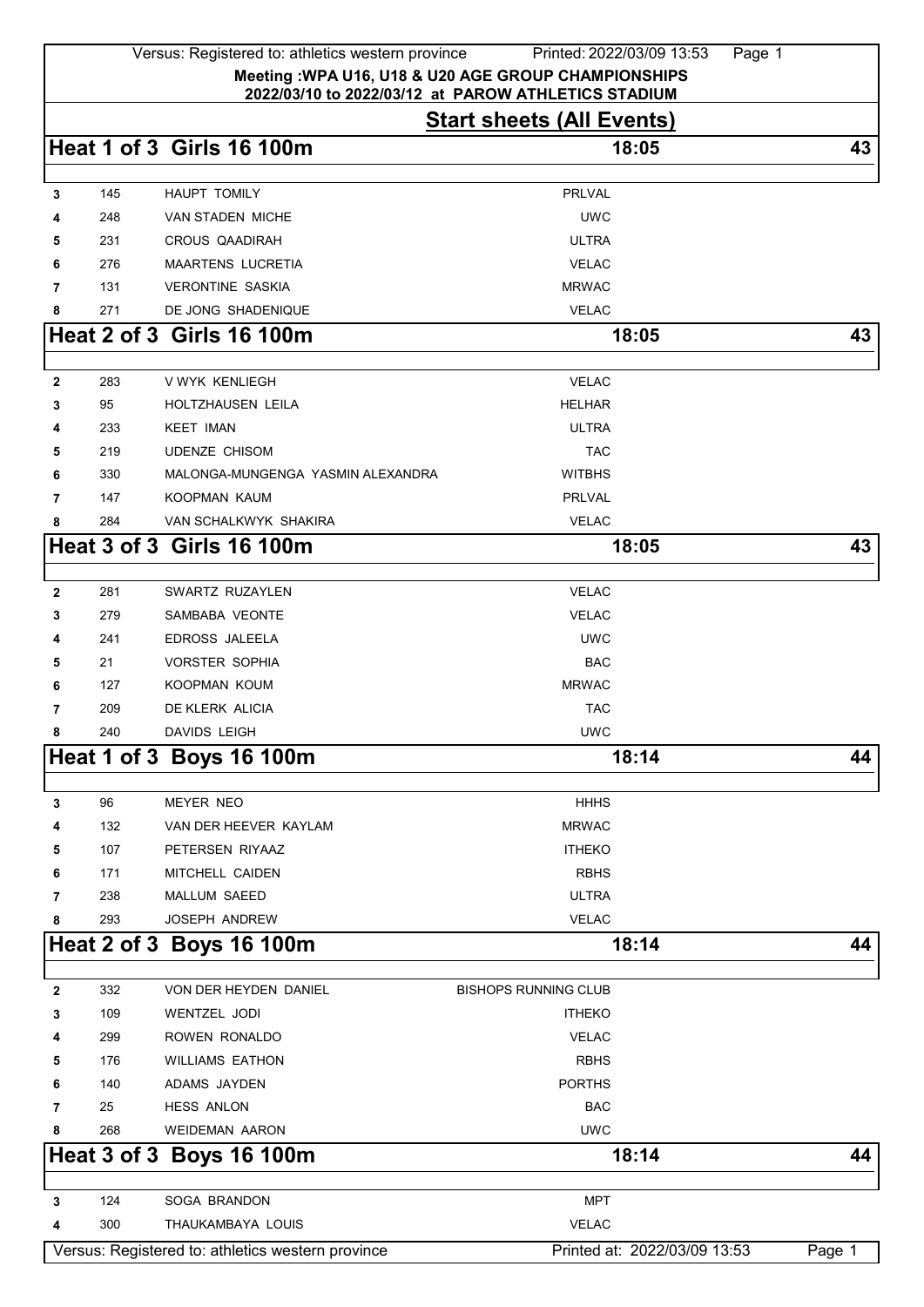|              |     | Versus: Registered to: athletics western province                         | Printed: 2022/03/09 13:53 | Page 2 |
|--------------|-----|---------------------------------------------------------------------------|---------------------------|--------|
|              |     | Meeting : WPA U16, U18 & U20 AGE GROUP CHAMPIONSHIPS                      |                           |        |
| 5            | 189 | 2022/03/10 to 2022/03/12 at PAROW ATHLETICS STADIUM<br><b>HILL KIERAN</b> | <b>SPAC</b>               |        |
| 6            | 44  | <b>WALTERS KYLE</b>                                                       | <b>BAC</b>                |        |
| 7            | 169 | MANGUNGA-MULENDA EPHRAIM                                                  | <b>RBHS</b>               |        |
| 8            | 291 | <b>GEDULT ZHAUNDRICK</b>                                                  | <b>VELAC</b>              |        |
|              |     | <b>Heat 1 of 2 Girls 18 100m</b>                                          | 18:26                     | 45     |
|              |     |                                                                           |                           |        |
| 3            | 244 | KARRIEM NABOEWEYAH                                                        | <b>UWC</b>                |        |
| 4            | 272 | <b>GEORGE TERESKE</b>                                                     | <b>VELAC</b>              |        |
| 5            | 151 | SWARTZ LOUWEN                                                             | <b>PRLVAL</b>             |        |
| 6            | 70  | LOUW CELEST                                                               | <b>EKAC</b>               |        |
| 7            | 282 | V WYK SHANDRE                                                             | <b>VELAC</b>              |        |
| 8            | 280 | <b>SOLOMONS JAIME</b>                                                     | <b>VELAC</b>              |        |
|              |     | <b>Heat 2 of 2 Girls 18 100m</b>                                          | 18:26                     | 45     |
|              |     |                                                                           |                           |        |
| 3            | 273 | <b>HESSELMAN ZOE</b>                                                      | <b>VELAC</b>              |        |
| 4            | 277 | PHERCARDY CHELSEA                                                         | <b>VELAC</b>              |        |
| 5            | 58  | <b>BOSMAN ANKIA</b>                                                       | <b>DURHS</b>              |        |
| 6            | 211 | <b>HAMMAN-JOHNSON RENCHA</b>                                              | <b>TAC</b>                |        |
| 7            | 278 | <b>SAAL LANNICE</b>                                                       | <b>VELAC</b>              |        |
| 8            | 205 | <b>BRENNER ZAINAB</b>                                                     | <b>TAC</b>                |        |
|              |     | <b>Final Men 20 TripleJump</b>                                            | 18:30                     | 46     |
|              |     |                                                                           |                           |        |
| 1            | 194 | <b>OLIVER LIAM</b>                                                        | <b>SPAC</b>               |        |
|              |     | <b>Final Girls 16 Shotput</b>                                             | 3kg<br>18:30              | 47     |
|              |     |                                                                           |                           |        |
| 1            | 6   | <b>JOHNSON AIMEE</b>                                                      | <b>BAC</b>                |        |
| $\mathbf{2}$ | 8   | JONES TAYLIA                                                              | <b>BAC</b>                |        |
| 3            | 118 | FOCI KHANYA                                                               | <b>MPT</b>                |        |
| 4            | 206 | <b>BRINK MINKI</b>                                                        | <b>TAC</b>                |        |
| 5            | 184 | PARIS KELLY-JANE                                                          | <b>SPAC</b>               |        |
|              |     | <b>Final Boys 18 Javelin</b>                                              | 18:30                     | 48     |
| 1            | 173 | POTGIETER HENRY                                                           | <b>RBHS</b>               |        |
| $\mathbf{2}$ | 91  | MTEBENI KARABO                                                            | <b>GUGS</b>               |        |
|              |     | <b>Final Boys 16 Hammer</b>                                               | 5kg<br>18:40              | 49     |
|              |     |                                                                           |                           |        |
| 1            | 162 | VAN DYK HAYDEN                                                            | PRLVAL                    |        |
|              |     | Heat 1 of 5 Boys 18 100m                                                  | 18:35                     | 50     |
| 1            | 187 | DRAMAT SHAKUR                                                             | <b>SPAC</b>               |        |
| 2            | 30  | LEHMENSICH CHRISTIAAN                                                     | <b>BAC</b>                |        |
| 3            | 122 | LAMONT REECE                                                              | <b>MPT</b>                |        |
| 4            | 257 | <b>FARIKENI PRINCE</b>                                                    | <b>UWC</b>                |        |
| 5            | 35  | MUZOKOMBA PAVASHE                                                         | <b>BAC</b>                |        |
| 6            | 292 | <b>HANSEN RYLE</b>                                                        | <b>VELAC</b>              |        |
| 7            | 222 | LA VIGRE AIDAN ROBIN                                                      | <b>TAC</b>                |        |
| 8            | 71  | AFRIKA EURIQUIN                                                           | <b>EKAC</b>               |        |
|              |     |                                                                           |                           |        |

Versus: Registered to: athletics western province Printed at: 2022/03/09 13:53 Page 2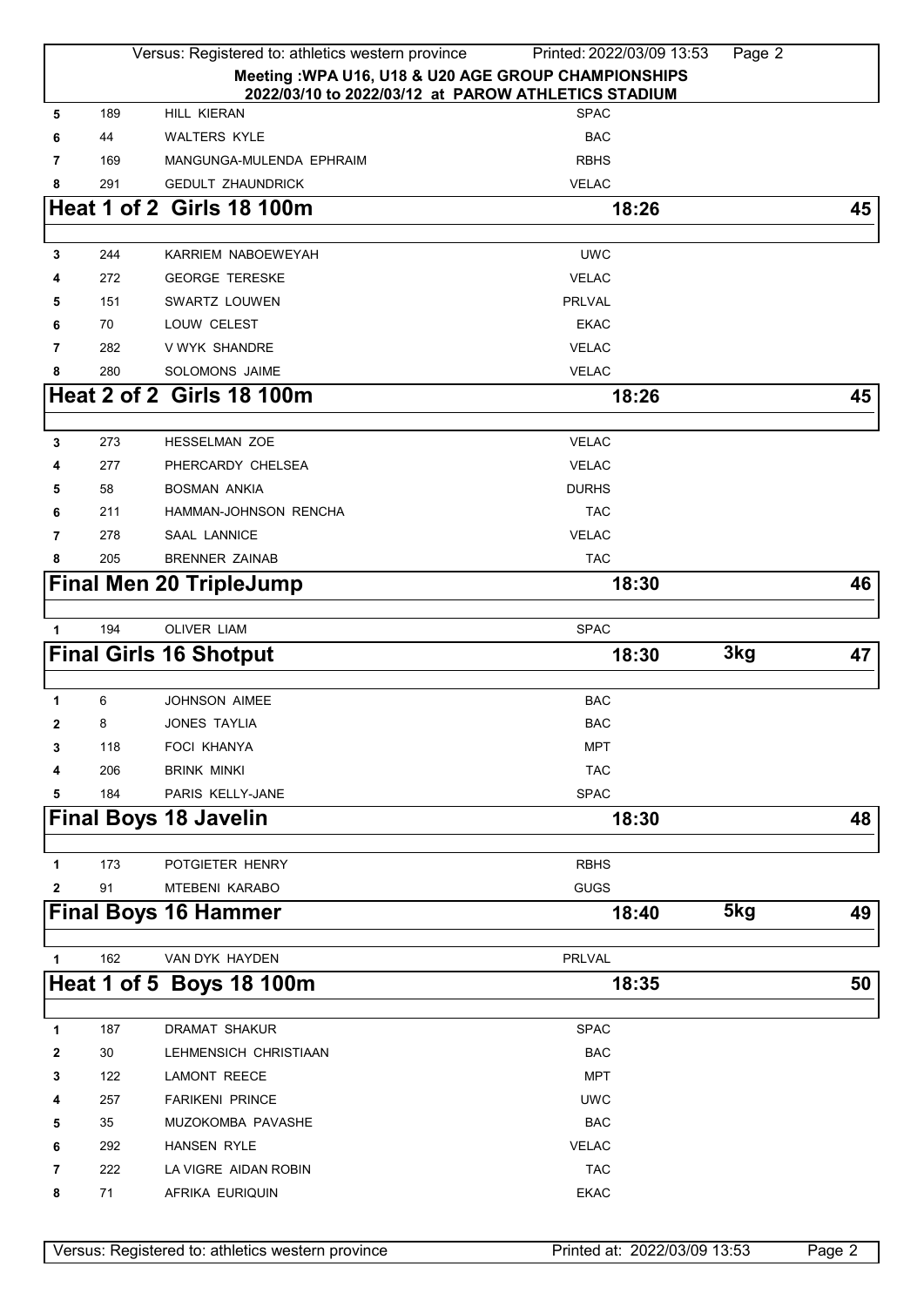|                                                                                                             |                | Versus: Registered to: athletics western province | Printed: 2022/03/09 13:53<br>Page 3 |        |  |
|-------------------------------------------------------------------------------------------------------------|----------------|---------------------------------------------------|-------------------------------------|--------|--|
| Meeting : WPA U16, U18 & U20 AGE GROUP CHAMPIONSHIPS<br>2022/03/10 to 2022/03/12 at PAROW ATHLETICS STADIUM |                |                                                   |                                     |        |  |
|                                                                                                             |                | Heat 2 of 5 Boys 18 100m                          | 18:35                               | 50     |  |
| $\mathbf{2}$                                                                                                | 137            | <b>GEORGE SHEYLIN</b>                             | <b>PLUMHS</b>                       |        |  |
| 3                                                                                                           | 226            | OOSTHUIZEN BRANDON                                | <b>TAC</b>                          |        |  |
| 4                                                                                                           | 249            | ABRAHAMS GAMZA                                    | <b>UWC</b>                          |        |  |
| 5                                                                                                           | 298            | PETERSEN KEERACO                                  | <b>VELAC</b>                        |        |  |
| 6                                                                                                           | 23             | <b>CLOETE WAYDE</b>                               | <b>BAC</b>                          |        |  |
| 7                                                                                                           | 289            | <b>DAVIDS EMRE</b>                                | <b>VELAC</b>                        |        |  |
| 8                                                                                                           | 73             | MULLER ANDRE                                      | <b>EKAC</b>                         |        |  |
|                                                                                                             |                | Heat 3 of 5 Boys 18 100m                          | 18:35                               | 50     |  |
|                                                                                                             |                |                                                   |                                     |        |  |
| $\mathbf{2}$                                                                                                | 28             | KINNEAR NOAH                                      | <b>BAC</b>                          |        |  |
| 3                                                                                                           | 287            | <b>CEASAR DUWAYNE</b>                             | <b>VELAC</b>                        |        |  |
| 4                                                                                                           | 97             | MITCHELL ASHWIN                                   | <b>IND</b>                          |        |  |
| 5                                                                                                           | 269            | <b>WILLIAMS COHEN</b>                             | <b>UWC</b>                          |        |  |
| 6                                                                                                           | 235            | <b>ISAACS ZAYD</b>                                | <b>ULTRA</b>                        |        |  |
| 7                                                                                                           | 190            | JOHNSON KEYON                                     | <b>SPAC</b>                         |        |  |
| 8                                                                                                           | 331            | CHOTIA ABDURRAZZAAQ                               | <b>WYNSSS</b>                       |        |  |
|                                                                                                             |                | Heat 4 of 5 Boys 18 100m                          | 18:35                               | 50     |  |
|                                                                                                             |                |                                                   |                                     |        |  |
| 2                                                                                                           | 108            | SOLOMONS JADEN                                    | <b>ITHEKO</b>                       |        |  |
| 3                                                                                                           | 285            | ANDREWS ROMEO                                     | <b>VELAC</b>                        |        |  |
| 4                                                                                                           | 186            | <b>CONSTANT BREYTON</b>                           | <b>SPAC</b>                         |        |  |
| 5                                                                                                           | 237            | KAMRODIEN ZAMAAN                                  | <b>ULTRA</b>                        |        |  |
| 6                                                                                                           | 263            | LOMBAART DUWAYNE                                  | <b>UWC</b>                          |        |  |
| 7                                                                                                           | 48             | <b>KLEINSCHMIDT AARON</b>                         | <b>BONAC</b>                        |        |  |
| 8                                                                                                           | 102            | <b>FORTUIN TYREES</b>                             | <b>ITHEKO</b>                       |        |  |
|                                                                                                             |                | Heat 5 of 5 Boys 18 100m                          | 18:35                               | 50     |  |
| 3                                                                                                           | 255            | <b>EBRAHIM ISHRAAQ</b>                            | <b>UWC</b>                          |        |  |
| 4                                                                                                           | 72             | EIMAN LATHAM                                      | <b>EKAC</b>                         |        |  |
| 5                                                                                                           | 236            | JACOBS FURQAAN                                    | <b>ULTRA</b>                        |        |  |
| 6                                                                                                           | 228            | <b>RYAN KIRON</b>                                 | <b>TAC</b>                          |        |  |
| 7                                                                                                           | 297            | LIEBENBERG MATHEW                                 | <b>VELAC</b>                        |        |  |
| 8                                                                                                           | 99             | <b>CONSTANT JUNAID</b>                            | <b>ITHEKO</b>                       |        |  |
|                                                                                                             |                | Heat 1 of 2 Women 20 100m                         | 18:47                               | 51     |  |
|                                                                                                             |                |                                                   |                                     |        |  |
| $\mathbf 2$                                                                                                 | 213            | <b>MUNIAN SASHA</b>                               | <b>TAC</b>                          |        |  |
| 3                                                                                                           | $\overline{7}$ | <b>JOHNSON EMMA</b>                               | <b>BAC</b>                          |        |  |
| 4                                                                                                           | 182            | JACOBS HOPE                                       | <b>SPAC</b>                         |        |  |
| 5                                                                                                           | 274            | <b>JOSHAU MELANIE</b>                             | <b>VELAC</b>                        |        |  |
| 6                                                                                                           | 207            | <b>CROTZ ERIN</b>                                 | <b>TAC</b>                          |        |  |
| 7                                                                                                           | 242            | <b>ISAACS ZO-MELDA</b>                            | <b>UWC</b>                          |        |  |
|                                                                                                             |                | <b>Heat 2 of 2 Women 20 100m</b>                  | 18:47                               | 51     |  |
|                                                                                                             |                |                                                   |                                     |        |  |
| 3                                                                                                           | 270            | DAVIDS ROBIN                                      | <b>VELAC</b>                        |        |  |
| 4                                                                                                           | 212            | JONATHAN AMY                                      | <b>TAC</b>                          |        |  |
| 5                                                                                                           | 3              | DU PLESSIS STEFANI                                | <b>BAC</b>                          |        |  |
|                                                                                                             |                | Versus: Registered to: athletics western province | Printed at: 2022/03/09 13:53        | Page 3 |  |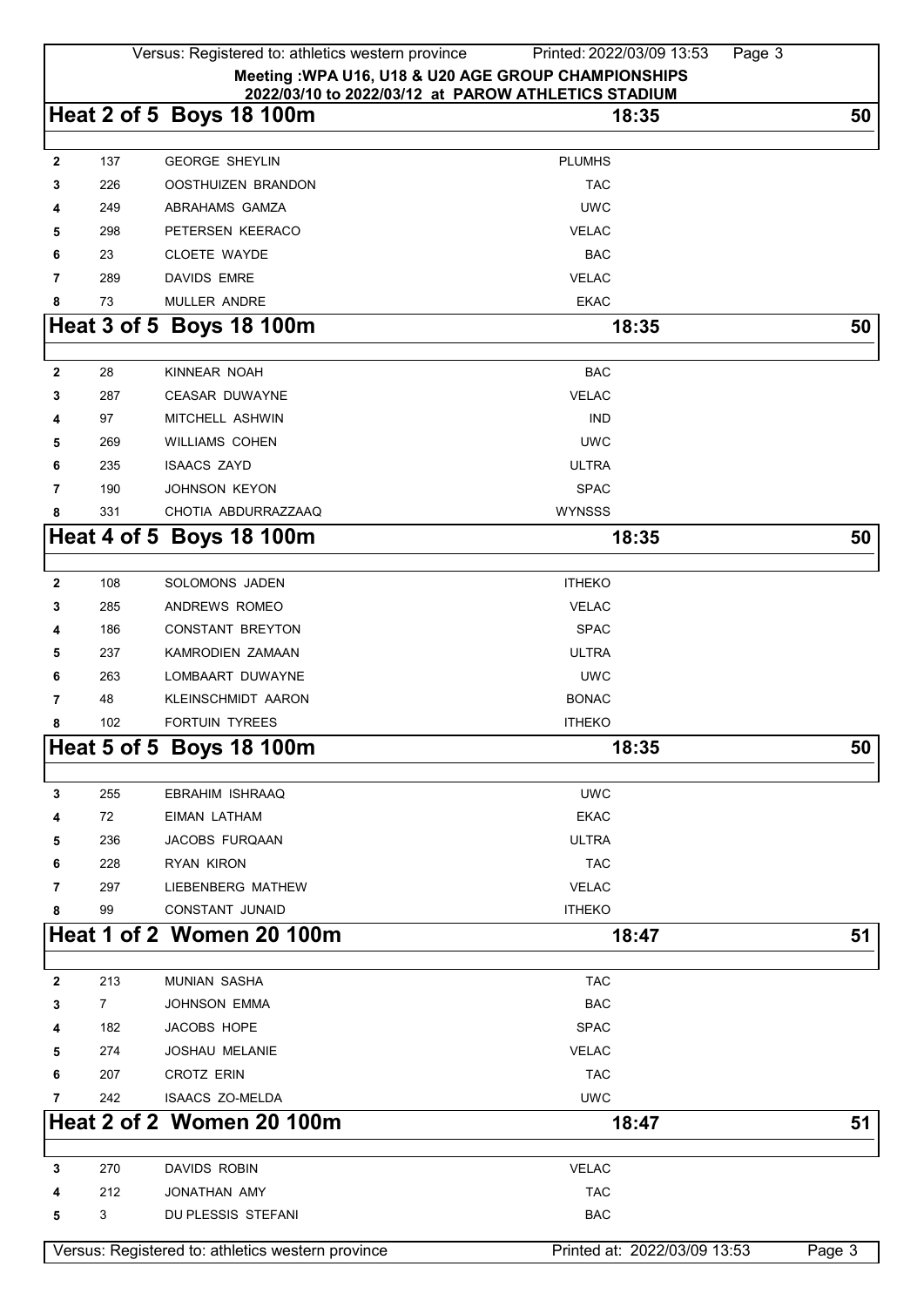|                     | Versus: Registered to: athletics western province                                                           | Printed: 2022/03/09 13:53<br>Page 4 |        |
|---------------------|-------------------------------------------------------------------------------------------------------------|-------------------------------------|--------|
|                     | Meeting : WPA U16, U18 & U20 AGE GROUP CHAMPIONSHIPS<br>2022/03/10 to 2022/03/12 at PAROW ATHLETICS STADIUM |                                     |        |
| 247<br>6            | STEPHENS HANNAH                                                                                             | <b>UWC</b>                          |        |
| 7<br>180            | <b>GALLIE SAFIA</b>                                                                                         | <b>SPAC</b>                         |        |
|                     | <b>Heat 1 of 3 Men 20 100m</b>                                                                              | 18:53                               | 52     |
| 49<br>3             | REUTER DANIEL                                                                                               | <b>BONAC</b>                        |        |
| 191<br>4            | KABUYA MUANZA                                                                                               | <b>SPAC</b>                         |        |
| 252<br>5            | <b>BUCK LIAM</b>                                                                                            | <b>UWC</b>                          |        |
| 294<br>6            | <b>JOSEPHS LANEY</b>                                                                                        | <b>VELAC</b>                        |        |
| 265<br>7            | PLAATJIES DEBRAHANO                                                                                         | <b>UWC</b>                          |        |
| 185<br>8            | <b>BILOMBA GRADI</b>                                                                                        | <b>SPAC</b>                         |        |
|                     | Heat 2 of 3 Men 20 100m                                                                                     | 18:53                               | 52     |
|                     |                                                                                                             |                                     |        |
| 266<br>$\mathbf{2}$ | SAMUELS AADAM                                                                                               | <b>UWC</b>                          |        |
| 45<br>3             | <b>WALTERS ZANE</b>                                                                                         | <b>BAC</b>                          |        |
| 253<br>4            | <b>CEDRAS ANDY</b>                                                                                          | <b>UWC</b>                          |        |
| 262<br>5            | KARRIEM ABDURAGMAAN                                                                                         | <b>UWC</b>                          |        |
| 188<br>6            | DU TOIT CORION                                                                                              | <b>SPAC</b>                         |        |
| 296<br>7            | LIEBENBERG ZHAUN P                                                                                          | <b>VELAC</b>                        |        |
| 8<br>139            | MWAPE GEDEON                                                                                                | <b>PLUMHS</b>                       |        |
|                     | Heat 3 of 3 Men 20 100m                                                                                     | 18:53                               | 52     |
| 251<br>$\mathbf{2}$ | ALEXANDER RAEES                                                                                             | <b>UWC</b>                          |        |
| 199<br>3            | YON DIONDRE                                                                                                 | <b>SPAC</b>                         |        |
| 106<br>4            | <b>JANTJIES MILLANO MACIANO</b>                                                                             | <b>ITHEKO</b>                       |        |
| 258<br>5            | <b>GABIER LUQMAAN</b>                                                                                       | <b>UWC</b>                          |        |
| 100<br>6            | <b>CUMMINGS WASHINGTON</b>                                                                                  | <b>ITHEKO</b>                       |        |
| 286<br>7            | <b>BOOIS WAYDEN</b>                                                                                         | <b>VELAC</b>                        |        |
| 8<br>230            | <b>LOUW KIEREN</b>                                                                                          | UCT                                 |        |
|                     | Final Girls 16 1500m SteepleChase                                                                           | 19:10                               | 53     |
|                     |                                                                                                             |                                     |        |
| 148<br>1            | LE ROUX TIHANNA                                                                                             | PRLVAL                              |        |
| 59<br>2             | <b>BOSMAN MARITA</b>                                                                                        | <b>DURHS</b>                        |        |
|                     | Final Boys 16 1500m SteepleChase                                                                            | 19:18                               | 54     |
| 64<br>1             | <b>BROWN RUWANDRE</b>                                                                                       | EAC                                 |        |
| 155<br>2            | <b>JOHNSON JAMIAL</b>                                                                                       | <b>PRLVAL</b>                       |        |
| 159<br>3            | MARKGRAAFF DARIUS                                                                                           | <b>PRLVAL</b>                       |        |
| 66<br>4             | <b>HENDRICKS VENTINO</b>                                                                                    | EAC                                 |        |
|                     | Final Girls 18 2000m SteepleChase                                                                           | 19:26                               | 55     |
|                     |                                                                                                             |                                     |        |
| 328<br>1            | ZGERSKI AVA IVANOVNA                                                                                        | <b>WCAC</b>                         |        |
| 20<br>2             | <b>VISSER ANIKA</b>                                                                                         | <b>BAC</b>                          |        |
| 55<br>3             | <b>HOORN TAMIA</b>                                                                                          | <b>DURBAC</b>                       |        |
| 152<br>4            | TULIS LEONA                                                                                                 | PRLVAL                              |        |
|                     | <b>Final Boys 16 TripleJump</b>                                                                             | 19:30                               | 56     |
| 200<br>1            | VAN DER MERWE FRANCO                                                                                        | <b>STELBH</b>                       |        |
|                     | Versus: Registered to: athletics western province                                                           | Printed at: 2022/03/09 13:53        | Page 4 |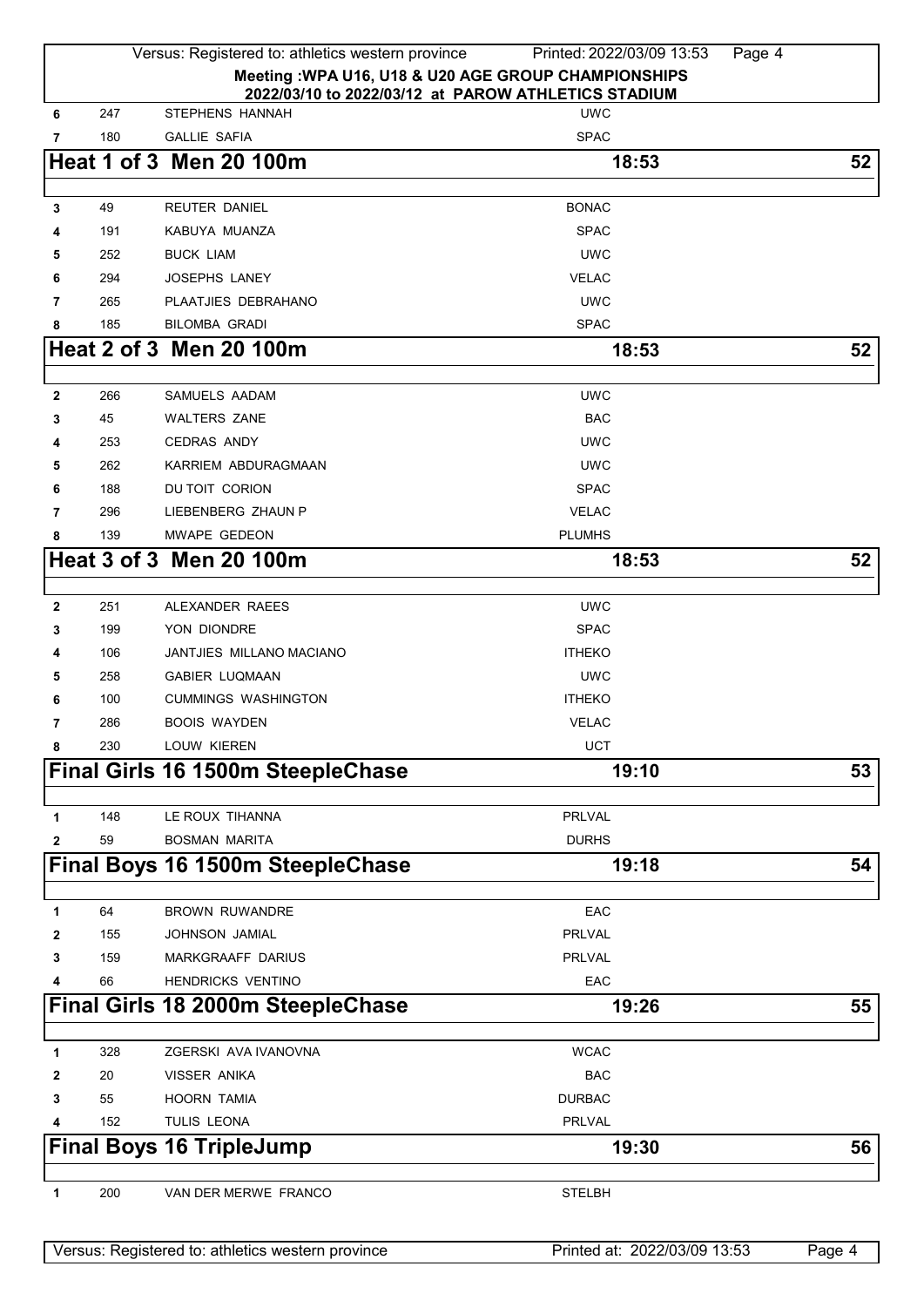| 2022/03/10 to 2022/03/12 at PAROW ATHLETICS STADIUM<br><b>Final Girls 18 Shotput</b><br>57<br>19:30<br>CRONJE CHARLOTTE<br><b>BAC</b><br>$\overline{2}$<br>1<br>217<br>SERROTTI CHLOE<br><b>TAC</b><br>2<br><b>GOUWS ANJA</b><br><b>BAC</b><br>4<br>3<br>PROUDFOOT KRISTIN<br><b>TAC</b><br>216<br>4<br>15<br>SOLOMON JESSE<br><b>BAC</b><br>5<br>PAULSE TAMLYNN<br>119<br><b>MPT</b><br>6<br><b>Final Men 20 Javelin</b><br>19:30<br>58<br>SOEKOE PIETER DIRK<br><b>BAC</b><br>40<br>1<br>234<br>ARENDSE JARRED<br><b>ULTRA</b><br>2<br><b>Final Boys 18 Hammer</b><br>19:30<br>59<br>32<br>LOUW CHARL<br><b>BAC</b><br>1<br>83.8cm<br>Final Boys 18 2000m SteepleChase<br>19:36<br>60<br>157<br><b>KLAAS LIHLE</b><br><b>PRLVAL</b><br>1<br>TAFANA KHANYA<br><b>VOB</b><br>325<br>2<br>57<br>PETERSEN SHAUN<br><b>DURBAC</b><br>3<br><b>VOB</b><br>322<br><b>MBATSA INAM</b><br>4<br><b>VOB</b><br>312<br>CIMANI MSINDISI<br>5<br>Final Women 20 3000m SteepleChase<br>19:46<br>61<br>143<br><b>PRLVAL</b><br><b>CILLIERS MARIETJIE</b><br>1<br>VISSER NADINE<br><b>BAC</b><br>19<br>2<br>Final Men 20 3000m SteepleChase<br>62<br>20:00<br><b>Heat 1 of 2 Girls 16 200m</b><br>20:15<br>63<br>127<br>3<br>KOOPMAN KOUM<br><b>MRWAC</b><br>5<br><b>BAC</b><br><b>HENDRICKS SHAKIRA</b><br>4<br><b>ULTRA</b><br>231<br>CROUS QAADIRAH<br>5<br>147<br><b>PRLVAL</b><br>KOOPMAN KAUM<br>6<br>233<br><b>KEET IMAN</b><br><b>ULTRA</b><br>7<br><b>Heat 2 of 2 Girls 16 200m</b><br>63<br>20:15<br><b>VAN STADEN MICHE</b><br><b>UWC</b><br>3<br>248<br>241<br>EDROSS JALEELA<br><b>UWC</b><br>4<br><b>TAC</b><br>219<br><b>UDENZE CHISOM</b><br>5<br><b>PRLVAL</b><br>145<br><b>HAUPT TOMILY</b><br>6<br><b>TAC</b><br>7<br>209<br>DE KLERK ALICIA<br>131<br><b>VERONTINE SASKIA</b><br><b>MRWAC</b><br>8<br>Heat 1 of 2 Boys 16 200m<br>20:24<br>64<br><b>UWC</b><br>268<br><b>WEIDEMAN AARON</b><br>2<br>111<br><b>MELKAC</b><br>3<br>CLAUDE JOSHUA KALEMBA<br>Versus: Registered to: athletics western province<br>Printed at: 2022/03/09 13:53<br>Page 5 |                                                      | Versus: Registered to: athletics western province<br>Printed: 2022/03/09 13:53<br>Page 5 |  |  |  |  |  |
|-----------------------------------------------------------------------------------------------------------------------------------------------------------------------------------------------------------------------------------------------------------------------------------------------------------------------------------------------------------------------------------------------------------------------------------------------------------------------------------------------------------------------------------------------------------------------------------------------------------------------------------------------------------------------------------------------------------------------------------------------------------------------------------------------------------------------------------------------------------------------------------------------------------------------------------------------------------------------------------------------------------------------------------------------------------------------------------------------------------------------------------------------------------------------------------------------------------------------------------------------------------------------------------------------------------------------------------------------------------------------------------------------------------------------------------------------------------------------------------------------------------------------------------------------------------------------------------------------------------------------------------------------------------------------------------------------------------------------------------------------------------------------------------------------------------------------------------------------------------------------------------------------------------------------------------------------------------------------------------------------------------------------------------------------------------|------------------------------------------------------|------------------------------------------------------------------------------------------|--|--|--|--|--|
|                                                                                                                                                                                                                                                                                                                                                                                                                                                                                                                                                                                                                                                                                                                                                                                                                                                                                                                                                                                                                                                                                                                                                                                                                                                                                                                                                                                                                                                                                                                                                                                                                                                                                                                                                                                                                                                                                                                                                                                                                                                           | Meeting : WPA U16, U18 & U20 AGE GROUP CHAMPIONSHIPS |                                                                                          |  |  |  |  |  |
|                                                                                                                                                                                                                                                                                                                                                                                                                                                                                                                                                                                                                                                                                                                                                                                                                                                                                                                                                                                                                                                                                                                                                                                                                                                                                                                                                                                                                                                                                                                                                                                                                                                                                                                                                                                                                                                                                                                                                                                                                                                           |                                                      |                                                                                          |  |  |  |  |  |
|                                                                                                                                                                                                                                                                                                                                                                                                                                                                                                                                                                                                                                                                                                                                                                                                                                                                                                                                                                                                                                                                                                                                                                                                                                                                                                                                                                                                                                                                                                                                                                                                                                                                                                                                                                                                                                                                                                                                                                                                                                                           |                                                      |                                                                                          |  |  |  |  |  |
|                                                                                                                                                                                                                                                                                                                                                                                                                                                                                                                                                                                                                                                                                                                                                                                                                                                                                                                                                                                                                                                                                                                                                                                                                                                                                                                                                                                                                                                                                                                                                                                                                                                                                                                                                                                                                                                                                                                                                                                                                                                           |                                                      |                                                                                          |  |  |  |  |  |
|                                                                                                                                                                                                                                                                                                                                                                                                                                                                                                                                                                                                                                                                                                                                                                                                                                                                                                                                                                                                                                                                                                                                                                                                                                                                                                                                                                                                                                                                                                                                                                                                                                                                                                                                                                                                                                                                                                                                                                                                                                                           |                                                      |                                                                                          |  |  |  |  |  |
|                                                                                                                                                                                                                                                                                                                                                                                                                                                                                                                                                                                                                                                                                                                                                                                                                                                                                                                                                                                                                                                                                                                                                                                                                                                                                                                                                                                                                                                                                                                                                                                                                                                                                                                                                                                                                                                                                                                                                                                                                                                           |                                                      |                                                                                          |  |  |  |  |  |
|                                                                                                                                                                                                                                                                                                                                                                                                                                                                                                                                                                                                                                                                                                                                                                                                                                                                                                                                                                                                                                                                                                                                                                                                                                                                                                                                                                                                                                                                                                                                                                                                                                                                                                                                                                                                                                                                                                                                                                                                                                                           |                                                      |                                                                                          |  |  |  |  |  |
|                                                                                                                                                                                                                                                                                                                                                                                                                                                                                                                                                                                                                                                                                                                                                                                                                                                                                                                                                                                                                                                                                                                                                                                                                                                                                                                                                                                                                                                                                                                                                                                                                                                                                                                                                                                                                                                                                                                                                                                                                                                           |                                                      |                                                                                          |  |  |  |  |  |
|                                                                                                                                                                                                                                                                                                                                                                                                                                                                                                                                                                                                                                                                                                                                                                                                                                                                                                                                                                                                                                                                                                                                                                                                                                                                                                                                                                                                                                                                                                                                                                                                                                                                                                                                                                                                                                                                                                                                                                                                                                                           |                                                      |                                                                                          |  |  |  |  |  |
|                                                                                                                                                                                                                                                                                                                                                                                                                                                                                                                                                                                                                                                                                                                                                                                                                                                                                                                                                                                                                                                                                                                                                                                                                                                                                                                                                                                                                                                                                                                                                                                                                                                                                                                                                                                                                                                                                                                                                                                                                                                           |                                                      |                                                                                          |  |  |  |  |  |
|                                                                                                                                                                                                                                                                                                                                                                                                                                                                                                                                                                                                                                                                                                                                                                                                                                                                                                                                                                                                                                                                                                                                                                                                                                                                                                                                                                                                                                                                                                                                                                                                                                                                                                                                                                                                                                                                                                                                                                                                                                                           |                                                      |                                                                                          |  |  |  |  |  |
|                                                                                                                                                                                                                                                                                                                                                                                                                                                                                                                                                                                                                                                                                                                                                                                                                                                                                                                                                                                                                                                                                                                                                                                                                                                                                                                                                                                                                                                                                                                                                                                                                                                                                                                                                                                                                                                                                                                                                                                                                                                           |                                                      |                                                                                          |  |  |  |  |  |
|                                                                                                                                                                                                                                                                                                                                                                                                                                                                                                                                                                                                                                                                                                                                                                                                                                                                                                                                                                                                                                                                                                                                                                                                                                                                                                                                                                                                                                                                                                                                                                                                                                                                                                                                                                                                                                                                                                                                                                                                                                                           |                                                      |                                                                                          |  |  |  |  |  |
|                                                                                                                                                                                                                                                                                                                                                                                                                                                                                                                                                                                                                                                                                                                                                                                                                                                                                                                                                                                                                                                                                                                                                                                                                                                                                                                                                                                                                                                                                                                                                                                                                                                                                                                                                                                                                                                                                                                                                                                                                                                           |                                                      |                                                                                          |  |  |  |  |  |
|                                                                                                                                                                                                                                                                                                                                                                                                                                                                                                                                                                                                                                                                                                                                                                                                                                                                                                                                                                                                                                                                                                                                                                                                                                                                                                                                                                                                                                                                                                                                                                                                                                                                                                                                                                                                                                                                                                                                                                                                                                                           |                                                      |                                                                                          |  |  |  |  |  |
|                                                                                                                                                                                                                                                                                                                                                                                                                                                                                                                                                                                                                                                                                                                                                                                                                                                                                                                                                                                                                                                                                                                                                                                                                                                                                                                                                                                                                                                                                                                                                                                                                                                                                                                                                                                                                                                                                                                                                                                                                                                           |                                                      |                                                                                          |  |  |  |  |  |
|                                                                                                                                                                                                                                                                                                                                                                                                                                                                                                                                                                                                                                                                                                                                                                                                                                                                                                                                                                                                                                                                                                                                                                                                                                                                                                                                                                                                                                                                                                                                                                                                                                                                                                                                                                                                                                                                                                                                                                                                                                                           |                                                      |                                                                                          |  |  |  |  |  |
|                                                                                                                                                                                                                                                                                                                                                                                                                                                                                                                                                                                                                                                                                                                                                                                                                                                                                                                                                                                                                                                                                                                                                                                                                                                                                                                                                                                                                                                                                                                                                                                                                                                                                                                                                                                                                                                                                                                                                                                                                                                           |                                                      |                                                                                          |  |  |  |  |  |
|                                                                                                                                                                                                                                                                                                                                                                                                                                                                                                                                                                                                                                                                                                                                                                                                                                                                                                                                                                                                                                                                                                                                                                                                                                                                                                                                                                                                                                                                                                                                                                                                                                                                                                                                                                                                                                                                                                                                                                                                                                                           |                                                      |                                                                                          |  |  |  |  |  |
|                                                                                                                                                                                                                                                                                                                                                                                                                                                                                                                                                                                                                                                                                                                                                                                                                                                                                                                                                                                                                                                                                                                                                                                                                                                                                                                                                                                                                                                                                                                                                                                                                                                                                                                                                                                                                                                                                                                                                                                                                                                           |                                                      |                                                                                          |  |  |  |  |  |
|                                                                                                                                                                                                                                                                                                                                                                                                                                                                                                                                                                                                                                                                                                                                                                                                                                                                                                                                                                                                                                                                                                                                                                                                                                                                                                                                                                                                                                                                                                                                                                                                                                                                                                                                                                                                                                                                                                                                                                                                                                                           |                                                      |                                                                                          |  |  |  |  |  |
|                                                                                                                                                                                                                                                                                                                                                                                                                                                                                                                                                                                                                                                                                                                                                                                                                                                                                                                                                                                                                                                                                                                                                                                                                                                                                                                                                                                                                                                                                                                                                                                                                                                                                                                                                                                                                                                                                                                                                                                                                                                           |                                                      |                                                                                          |  |  |  |  |  |
|                                                                                                                                                                                                                                                                                                                                                                                                                                                                                                                                                                                                                                                                                                                                                                                                                                                                                                                                                                                                                                                                                                                                                                                                                                                                                                                                                                                                                                                                                                                                                                                                                                                                                                                                                                                                                                                                                                                                                                                                                                                           |                                                      |                                                                                          |  |  |  |  |  |
|                                                                                                                                                                                                                                                                                                                                                                                                                                                                                                                                                                                                                                                                                                                                                                                                                                                                                                                                                                                                                                                                                                                                                                                                                                                                                                                                                                                                                                                                                                                                                                                                                                                                                                                                                                                                                                                                                                                                                                                                                                                           |                                                      |                                                                                          |  |  |  |  |  |
|                                                                                                                                                                                                                                                                                                                                                                                                                                                                                                                                                                                                                                                                                                                                                                                                                                                                                                                                                                                                                                                                                                                                                                                                                                                                                                                                                                                                                                                                                                                                                                                                                                                                                                                                                                                                                                                                                                                                                                                                                                                           |                                                      |                                                                                          |  |  |  |  |  |
|                                                                                                                                                                                                                                                                                                                                                                                                                                                                                                                                                                                                                                                                                                                                                                                                                                                                                                                                                                                                                                                                                                                                                                                                                                                                                                                                                                                                                                                                                                                                                                                                                                                                                                                                                                                                                                                                                                                                                                                                                                                           |                                                      |                                                                                          |  |  |  |  |  |
|                                                                                                                                                                                                                                                                                                                                                                                                                                                                                                                                                                                                                                                                                                                                                                                                                                                                                                                                                                                                                                                                                                                                                                                                                                                                                                                                                                                                                                                                                                                                                                                                                                                                                                                                                                                                                                                                                                                                                                                                                                                           |                                                      |                                                                                          |  |  |  |  |  |
|                                                                                                                                                                                                                                                                                                                                                                                                                                                                                                                                                                                                                                                                                                                                                                                                                                                                                                                                                                                                                                                                                                                                                                                                                                                                                                                                                                                                                                                                                                                                                                                                                                                                                                                                                                                                                                                                                                                                                                                                                                                           |                                                      |                                                                                          |  |  |  |  |  |
|                                                                                                                                                                                                                                                                                                                                                                                                                                                                                                                                                                                                                                                                                                                                                                                                                                                                                                                                                                                                                                                                                                                                                                                                                                                                                                                                                                                                                                                                                                                                                                                                                                                                                                                                                                                                                                                                                                                                                                                                                                                           |                                                      |                                                                                          |  |  |  |  |  |
|                                                                                                                                                                                                                                                                                                                                                                                                                                                                                                                                                                                                                                                                                                                                                                                                                                                                                                                                                                                                                                                                                                                                                                                                                                                                                                                                                                                                                                                                                                                                                                                                                                                                                                                                                                                                                                                                                                                                                                                                                                                           |                                                      |                                                                                          |  |  |  |  |  |
|                                                                                                                                                                                                                                                                                                                                                                                                                                                                                                                                                                                                                                                                                                                                                                                                                                                                                                                                                                                                                                                                                                                                                                                                                                                                                                                                                                                                                                                                                                                                                                                                                                                                                                                                                                                                                                                                                                                                                                                                                                                           |                                                      |                                                                                          |  |  |  |  |  |
|                                                                                                                                                                                                                                                                                                                                                                                                                                                                                                                                                                                                                                                                                                                                                                                                                                                                                                                                                                                                                                                                                                                                                                                                                                                                                                                                                                                                                                                                                                                                                                                                                                                                                                                                                                                                                                                                                                                                                                                                                                                           |                                                      |                                                                                          |  |  |  |  |  |
|                                                                                                                                                                                                                                                                                                                                                                                                                                                                                                                                                                                                                                                                                                                                                                                                                                                                                                                                                                                                                                                                                                                                                                                                                                                                                                                                                                                                                                                                                                                                                                                                                                                                                                                                                                                                                                                                                                                                                                                                                                                           |                                                      |                                                                                          |  |  |  |  |  |
|                                                                                                                                                                                                                                                                                                                                                                                                                                                                                                                                                                                                                                                                                                                                                                                                                                                                                                                                                                                                                                                                                                                                                                                                                                                                                                                                                                                                                                                                                                                                                                                                                                                                                                                                                                                                                                                                                                                                                                                                                                                           |                                                      |                                                                                          |  |  |  |  |  |
|                                                                                                                                                                                                                                                                                                                                                                                                                                                                                                                                                                                                                                                                                                                                                                                                                                                                                                                                                                                                                                                                                                                                                                                                                                                                                                                                                                                                                                                                                                                                                                                                                                                                                                                                                                                                                                                                                                                                                                                                                                                           |                                                      |                                                                                          |  |  |  |  |  |
|                                                                                                                                                                                                                                                                                                                                                                                                                                                                                                                                                                                                                                                                                                                                                                                                                                                                                                                                                                                                                                                                                                                                                                                                                                                                                                                                                                                                                                                                                                                                                                                                                                                                                                                                                                                                                                                                                                                                                                                                                                                           |                                                      |                                                                                          |  |  |  |  |  |
|                                                                                                                                                                                                                                                                                                                                                                                                                                                                                                                                                                                                                                                                                                                                                                                                                                                                                                                                                                                                                                                                                                                                                                                                                                                                                                                                                                                                                                                                                                                                                                                                                                                                                                                                                                                                                                                                                                                                                                                                                                                           |                                                      |                                                                                          |  |  |  |  |  |
|                                                                                                                                                                                                                                                                                                                                                                                                                                                                                                                                                                                                                                                                                                                                                                                                                                                                                                                                                                                                                                                                                                                                                                                                                                                                                                                                                                                                                                                                                                                                                                                                                                                                                                                                                                                                                                                                                                                                                                                                                                                           |                                                      |                                                                                          |  |  |  |  |  |
|                                                                                                                                                                                                                                                                                                                                                                                                                                                                                                                                                                                                                                                                                                                                                                                                                                                                                                                                                                                                                                                                                                                                                                                                                                                                                                                                                                                                                                                                                                                                                                                                                                                                                                                                                                                                                                                                                                                                                                                                                                                           |                                                      |                                                                                          |  |  |  |  |  |
|                                                                                                                                                                                                                                                                                                                                                                                                                                                                                                                                                                                                                                                                                                                                                                                                                                                                                                                                                                                                                                                                                                                                                                                                                                                                                                                                                                                                                                                                                                                                                                                                                                                                                                                                                                                                                                                                                                                                                                                                                                                           |                                                      |                                                                                          |  |  |  |  |  |
|                                                                                                                                                                                                                                                                                                                                                                                                                                                                                                                                                                                                                                                                                                                                                                                                                                                                                                                                                                                                                                                                                                                                                                                                                                                                                                                                                                                                                                                                                                                                                                                                                                                                                                                                                                                                                                                                                                                                                                                                                                                           |                                                      |                                                                                          |  |  |  |  |  |
|                                                                                                                                                                                                                                                                                                                                                                                                                                                                                                                                                                                                                                                                                                                                                                                                                                                                                                                                                                                                                                                                                                                                                                                                                                                                                                                                                                                                                                                                                                                                                                                                                                                                                                                                                                                                                                                                                                                                                                                                                                                           |                                                      |                                                                                          |  |  |  |  |  |
|                                                                                                                                                                                                                                                                                                                                                                                                                                                                                                                                                                                                                                                                                                                                                                                                                                                                                                                                                                                                                                                                                                                                                                                                                                                                                                                                                                                                                                                                                                                                                                                                                                                                                                                                                                                                                                                                                                                                                                                                                                                           |                                                      |                                                                                          |  |  |  |  |  |
|                                                                                                                                                                                                                                                                                                                                                                                                                                                                                                                                                                                                                                                                                                                                                                                                                                                                                                                                                                                                                                                                                                                                                                                                                                                                                                                                                                                                                                                                                                                                                                                                                                                                                                                                                                                                                                                                                                                                                                                                                                                           |                                                      |                                                                                          |  |  |  |  |  |
|                                                                                                                                                                                                                                                                                                                                                                                                                                                                                                                                                                                                                                                                                                                                                                                                                                                                                                                                                                                                                                                                                                                                                                                                                                                                                                                                                                                                                                                                                                                                                                                                                                                                                                                                                                                                                                                                                                                                                                                                                                                           |                                                      |                                                                                          |  |  |  |  |  |
|                                                                                                                                                                                                                                                                                                                                                                                                                                                                                                                                                                                                                                                                                                                                                                                                                                                                                                                                                                                                                                                                                                                                                                                                                                                                                                                                                                                                                                                                                                                                                                                                                                                                                                                                                                                                                                                                                                                                                                                                                                                           |                                                      |                                                                                          |  |  |  |  |  |
|                                                                                                                                                                                                                                                                                                                                                                                                                                                                                                                                                                                                                                                                                                                                                                                                                                                                                                                                                                                                                                                                                                                                                                                                                                                                                                                                                                                                                                                                                                                                                                                                                                                                                                                                                                                                                                                                                                                                                                                                                                                           |                                                      |                                                                                          |  |  |  |  |  |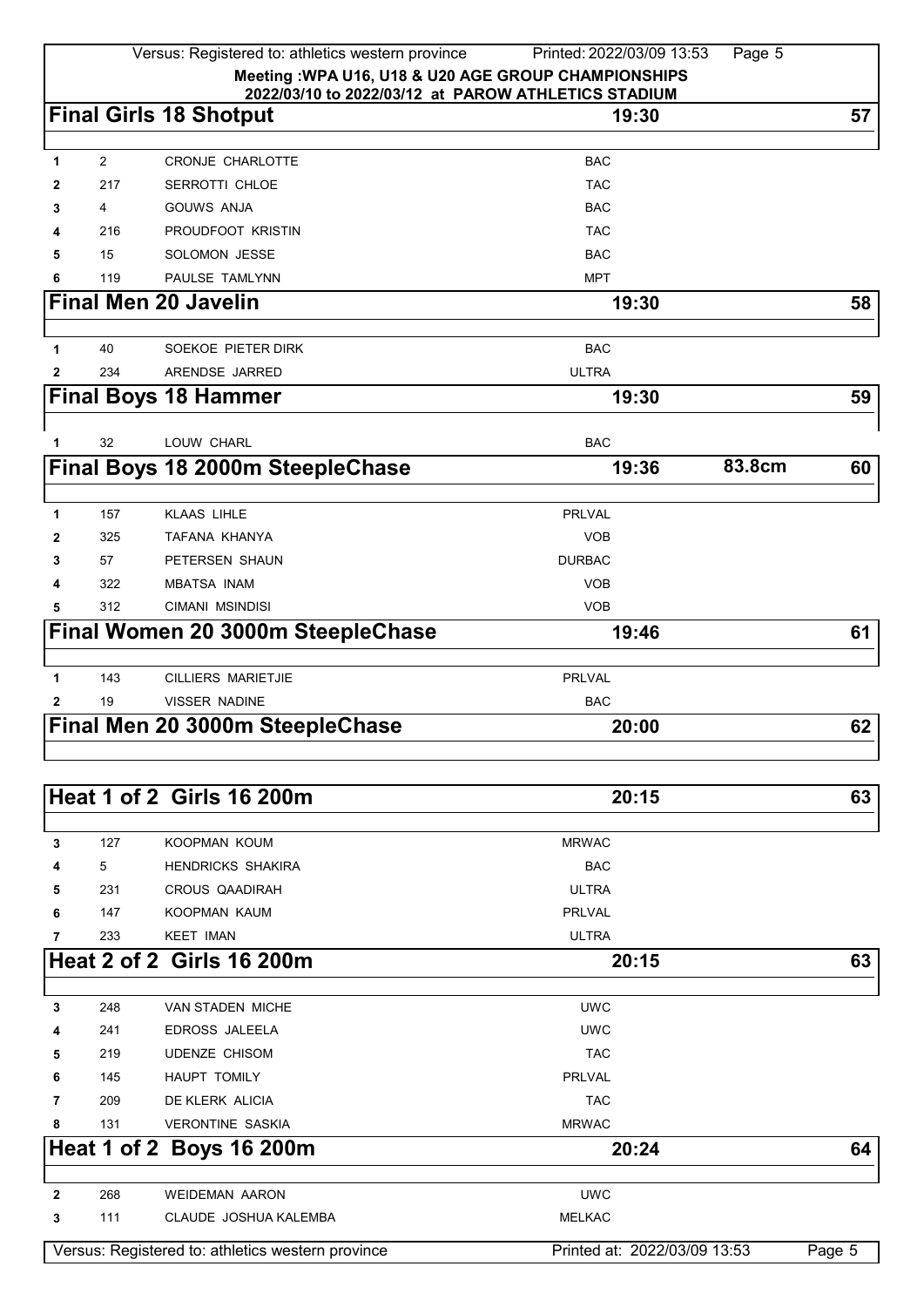|              |           | Versus: Registered to: athletics western province | Printed: 2022/03/09 13:53<br>Page 6                  |        |
|--------------|-----------|---------------------------------------------------|------------------------------------------------------|--------|
|              |           |                                                   | Meeting : WPA U16, U18 & U20 AGE GROUP CHAMPIONSHIPS |        |
|              |           |                                                   | 2022/03/10 to 2022/03/12 at PAROW ATHLETICS STADIUM  |        |
| 4            | 169       | MANGUNGA-MULENDA EPHRAIM                          | <b>RBHS</b>                                          |        |
| 5            | 47        | DE KLERK LUKE                                     | <b>BERGHS</b>                                        |        |
| 6            | 109       | <b>WENTZEL JODI</b>                               | <b>ITHEKO</b>                                        |        |
| 7            | 44        | <b>WALTERS KYLE</b>                               | <b>BAC</b>                                           |        |
| 8            | 140       | ADAMS JAYDEN                                      | <b>PORTHS</b>                                        |        |
|              |           | Heat 2 of 2 Boys 16 200m                          | 20:24                                                | 64     |
|              |           |                                                   |                                                      |        |
| 3            | 96        | MEYER NEO                                         | <b>HHHS</b>                                          |        |
|              | 38        | SALIE ANEEQ                                       | <b>BAC</b>                                           |        |
| 5            | 107       | PETERSEN RIYAAZ                                   | <b>ITHEKO</b>                                        |        |
| 6            | 189       | HILL KIERAN                                       | <b>SPAC</b><br><b>MRWAC</b>                          |        |
| 7            | 132       | VAN DER HEEVER KAYLAM                             |                                                      |        |
| 8            | 176       | <b>WILLIAMS EATHON</b>                            | <b>RBHS</b>                                          |        |
|              |           | <b>Final Boys 18 TripleJump</b>                   | 20:30                                                | 65     |
|              | 138       | KUDAKWASHE DELAN                                  | <b>PLUMHS</b>                                        |        |
| 1            |           |                                                   | <b>PRLVAL</b>                                        |        |
| 2            | 158<br>99 | KNIPE JONATHAN<br><b>CONSTANT JUNAID</b>          | <b>ITHEKO</b>                                        |        |
| 3<br>4       | 43        | VON WIELLIGH LOGAN                                | <b>BAC</b>                                           |        |
|              |           |                                                   |                                                      |        |
|              |           | <b>Final Women 20 Shotput</b>                     | 20:30                                                | 66     |
| $\mathbf{1}$ | 149       | <b>SMUTS JENNIFER</b>                             | <b>PRLVAL</b>                                        |        |
|              | 87        | SOPHILE SIBONGILE                                 | <b>GUGS</b>                                          |        |
| 2            |           |                                                   | 700g                                                 |        |
|              |           | <b>Final Boys 16 Javelin</b>                      | 20:30                                                | 67     |
| 1            | 223       | LOUW JIAN                                         | <b>TAC</b>                                           |        |
| 2            | 159       | <b>MARKGRAAFF DARIUS</b>                          | PRLVAL                                               |        |
| 3            | 198       | SAMUELS MATTHEW                                   | <b>SPAC</b>                                          |        |
|              | 200       | VAN DER MERWE FRANCO                              | <b>STELBH</b>                                        |        |
| 5            | 26        | HEUSER JOHAN                                      | <b>BAC</b>                                           |        |
|              |           | <b>Final Men 20 Hammer</b>                        | 20:30                                                | 68     |
|              |           |                                                   |                                                      |        |
| 1            | 202       | <b>HARRIS VIAAN</b>                               | <b>STRAND</b>                                        |        |
| 2            | 40        | SOEKOE PIETER DIRK                                | <b>BAC</b>                                           |        |
| 3            | 203       | SMIT CHRISTOPHER                                  | <b>STRAND</b>                                        |        |
|              |           | Heat 1 of 4 Boys 18 200m                          | 20:45                                                | 70     |
|              |           |                                                   |                                                      |        |
| $\mathbf{2}$ | 249       | ABRAHAMS GAMZA                                    | <b>UWC</b>                                           |        |
| 3            | 297       | LIEBENBERG MATHEW                                 | <b>VELAC</b>                                         |        |
| 4            | 73        | MULLER ANDRE                                      | <b>EKAC</b>                                          |        |
| 5            | 269       | <b>WILLIAMS COHEN</b>                             | <b>UWC</b>                                           |        |
| 6            | 236       | JACOBS FURQAAN                                    | ULTRA                                                |        |
| 7            | 186       | CONSTANT BREYTON                                  | <b>SPAC</b>                                          |        |
| 8            | 122       | <b>LAMONT REECE</b>                               | <b>MPT</b>                                           |        |
|              |           | Heat 2 of 4 Boys 18 200m                          | 20:45                                                | 70     |
|              |           |                                                   |                                                      |        |
| 2            | 133       | <b>WILSON ASHLEY</b>                              | <b>MRWAC</b>                                         |        |
| 3            | 285       | ANDREWS ROMEO                                     | <b>VELAC</b>                                         |        |
|              |           |                                                   |                                                      |        |
|              |           | Versus: Registered to: athletics western province | Printed at: 2022/03/09 13:53                         | Page 6 |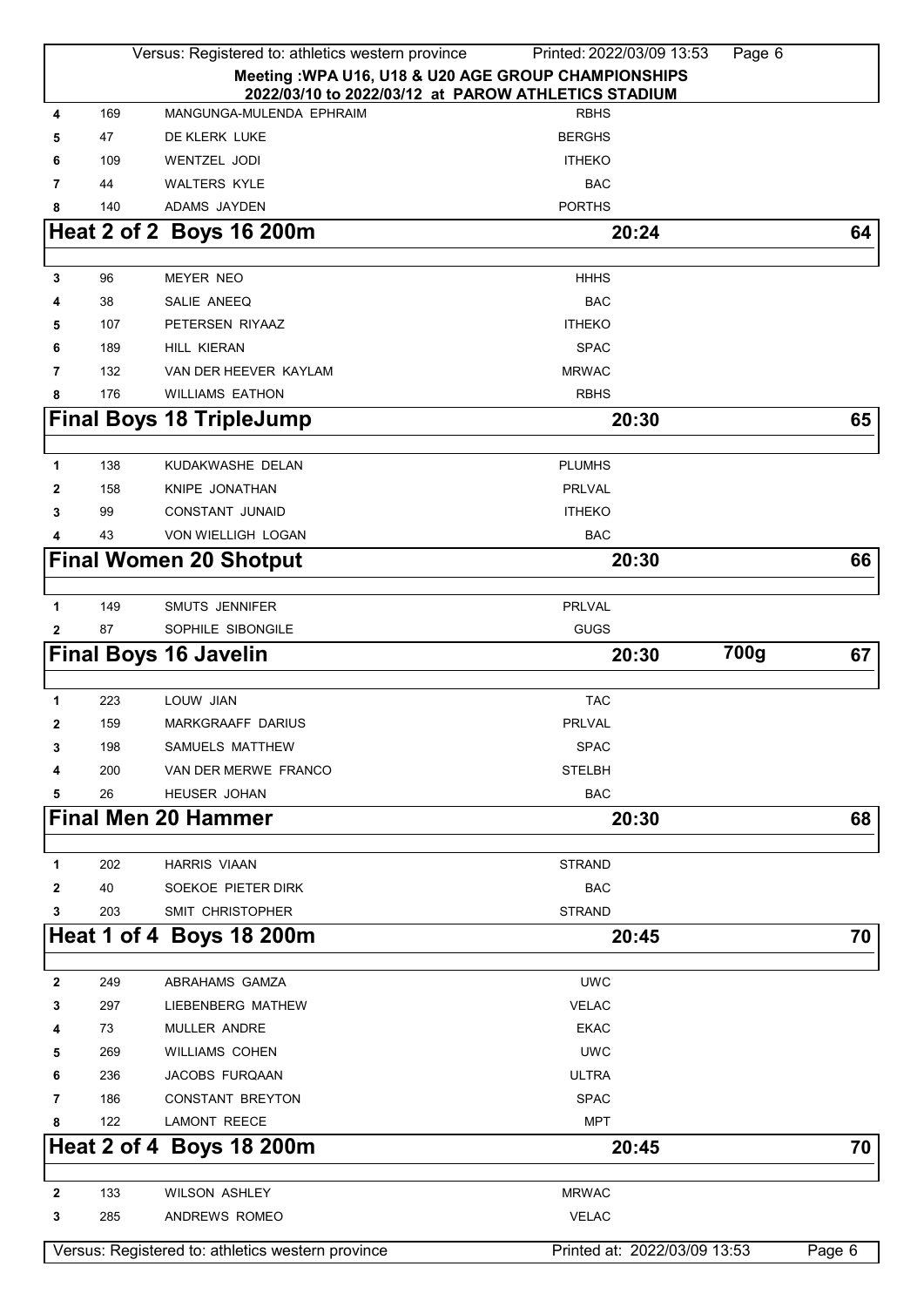|              |                                                                                            | Versus: Registered to: athletics western province | Printed: 2022/03/09 13:53 | Page 7 |  |  |  |
|--------------|--------------------------------------------------------------------------------------------|---------------------------------------------------|---------------------------|--------|--|--|--|
|              | Meeting : WPA U16, U18 & U20 AGE GROUP CHAMPIONSHIPS                                       |                                                   |                           |        |  |  |  |
| 4            | 2022/03/10 to 2022/03/12 at PAROW ATHLETICS STADIUM<br>SCHROEDER CHAD<br>229<br><b>TAC</b> |                                                   |                           |        |  |  |  |
| 5            | 72                                                                                         | EIMAN LATHAM                                      | <b>EKAC</b>               |        |  |  |  |
| 6            | 263                                                                                        | LOMBAART DUWAYNE                                  | <b>UWC</b>                |        |  |  |  |
| 7            | 28                                                                                         | KINNEAR NOAH                                      | <b>BAC</b>                |        |  |  |  |
| 8            | 235                                                                                        | <b>ISAACS ZAYD</b>                                | <b>ULTRA</b>              |        |  |  |  |
|              |                                                                                            | Heat 3 of 4 Boys 18 200m                          | 20:45                     | 70     |  |  |  |
|              |                                                                                            |                                                   |                           |        |  |  |  |
| 1            | 187                                                                                        | <b>DRAMAT SHAKUR</b>                              | <b>SPAC</b>               |        |  |  |  |
| 2            | 264                                                                                        | PERRANG CALEB JONATHAN                            | <b>UWC</b>                |        |  |  |  |
| 3            | 71                                                                                         | AFRIKA EURIQUIN                                   | <b>EKAC</b>               |        |  |  |  |
| 4            | 228                                                                                        | <b>RYAN KIRON</b>                                 | <b>TAC</b>                |        |  |  |  |
| 5            | 35                                                                                         | MUZOKOMBA PAVASHE                                 | <b>BAC</b>                |        |  |  |  |
| 6            | 137                                                                                        | <b>GEORGE SHEYLIN</b>                             | <b>PLUMHS</b>             |        |  |  |  |
| 7            | 298                                                                                        | PETERSEN KEERACO                                  | <b>VELAC</b>              |        |  |  |  |
| 8            | 255                                                                                        | <b>EBRAHIM ISHRAAQ</b>                            | <b>UWC</b>                |        |  |  |  |
|              |                                                                                            | Heat 4 of 4 Boys 18 200m                          | 20:45                     | 70     |  |  |  |
|              |                                                                                            |                                                   |                           |        |  |  |  |
| $\mathbf{2}$ | 108                                                                                        | SOLOMONS JADEN                                    | <b>ITHEKO</b>             |        |  |  |  |
| 3            | 257                                                                                        | <b>FARIKENI PRINCE</b>                            | <b>UWC</b>                |        |  |  |  |
| 4            | 190                                                                                        | <b>JOHNSON KEYON</b>                              | <b>SPAC</b>               |        |  |  |  |
| 5            | 287                                                                                        | <b>CEASAR DUWAYNE</b>                             | <b>VELAC</b>              |        |  |  |  |
| 6            | 23                                                                                         | <b>CLOETE WAYDE</b>                               | <b>BAC</b>                |        |  |  |  |
| 7            | 222                                                                                        | LA VIGRE AIDAN ROBIN                              | <b>TAC</b>                |        |  |  |  |
| 8            | 102                                                                                        | <b>FORTUIN TYREES</b>                             | <b>ITHEKO</b>             |        |  |  |  |
|              |                                                                                            | <b>Heat 1 of 2 Women 20 200m</b>                  | 20:57                     | 71     |  |  |  |
|              |                                                                                            |                                                   |                           |        |  |  |  |
| 3            | 247                                                                                        | <b>STEPHENS HANNAH</b>                            | <b>UWC</b>                |        |  |  |  |
| 4            | 182                                                                                        | JACOBS HOPE                                       | <b>SPAC</b>               |        |  |  |  |
| 5            | 207                                                                                        | <b>CROTZ ERIN</b>                                 | <b>TAC</b>                |        |  |  |  |
| 6            | $\overline{7}$                                                                             | <b>JOHNSON EMMA</b>                               | <b>BAC</b>                |        |  |  |  |
| 7            | 212                                                                                        | JONATHAN AMY                                      | <b>TAC</b>                |        |  |  |  |
|              |                                                                                            | <b>Heat 2 of 2 Women 20 200m</b>                  | 20:57                     | 71     |  |  |  |
|              |                                                                                            |                                                   |                           |        |  |  |  |
| 3            | 242                                                                                        | <b>ISAACS ZO-MELDA</b>                            | <b>UWC</b>                |        |  |  |  |
| 4            | 3                                                                                          | <b>DU PLESSIS STEFANI</b>                         | <b>BAC</b>                |        |  |  |  |
| 5            | 213                                                                                        | <b>MUNIAN SASHA</b>                               | <b>TAC</b>                |        |  |  |  |
| 6            | 180                                                                                        | <b>GALLIE SAFIA</b>                               | <b>SPAC</b>               |        |  |  |  |
|              |                                                                                            | Heat 1 of 3 Men 20 200m                           | 21:06                     | 72     |  |  |  |
| $\mathbf 2$  | 253                                                                                        | <b>CEDRAS ANDY</b>                                | <b>UWC</b>                |        |  |  |  |
| 3            | 191                                                                                        | KABUYA MUANZA                                     | <b>SPAC</b>               |        |  |  |  |
| 4            | 93                                                                                         | <b>NDALASI ATHABILE</b>                           | <b>GUGS</b>               |        |  |  |  |
| 5            | 262                                                                                        | KARRIEM ABDURAGMAAN                               | <b>UWC</b>                |        |  |  |  |
| 6            | 115                                                                                        | NZEMBA NKWELE                                     | <b>MELKAC</b>             |        |  |  |  |
| 7            | 286                                                                                        | <b>BOOIS WAYDEN</b>                               | <b>VELAC</b>              |        |  |  |  |
| 8            | 36                                                                                         | PAULSE MIKHAEL                                    | <b>BAC</b>                |        |  |  |  |
|              |                                                                                            |                                                   |                           |        |  |  |  |